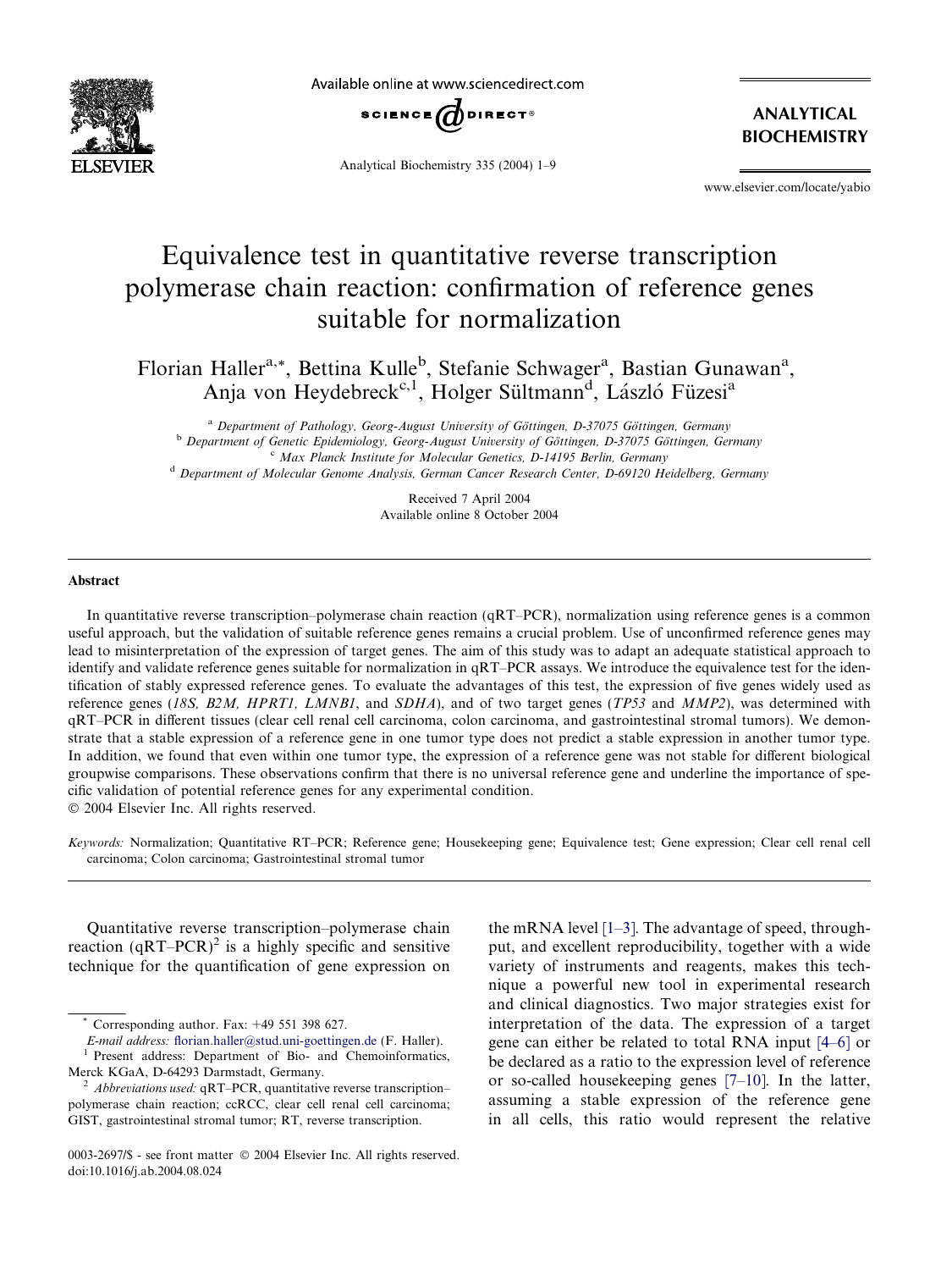expression level of the target gene. Unfortunately, a universal reference gene that is expressed at a stable level unaffected by all biological conditions in all tissues simply does not exist [\[6,11,12\]](#page-7-0). For nearly every gene traditionally used for normalization, differential expression dependent on at least one biological condition has been described [\[13–20\],](#page-7-0) although not every gene is affected by a certain experimental condition in the same manner [\[15–17,19,21–24\]](#page-7-0). Nonetheless, normalization to a reference gene is the only option when dealing with small amounts of total RNA (e.g., using biopsies or laserassisted cell picking), when the precise quantification of total RNA is not available, or when mRNA is used.

The aim of this study was to adapt an adequate statistical approach to identify and validate reference genes suitable for normalization in qRT–PCR assays. This statistical approach should be easy to handle and transferable to different kinds of experimental conditions. We hereby introduce the equivalence test and evaluate its usefulness by determining the expression of five genes widely used as reference genes (18S, B2M, HPRT1, LMNB1, and SDHA) by qRT–PCR in two different experimental setups. We compared tissue from a solid tumor with its matching normal tissue (clear cell renal cell carcinoma [ccRCC] vs. normal renal parenchyma, colon carcinoma vs. normal colon mucosa) and analyzed a series of 35 gastrointestinal stromal tumors (GISTs). Furthermore, we demonstrate the effect of interpreting expression of the target genes, TP53 and MMP2, after normalization to the five different reference genes.

# Materials and methods

#### Surgical specimen

Tissue samples from 10 cases of ccRCC and paired normal renal parenchyma from the same patient [\(Table](#page-2-0) [1\)](#page-2-0), five cases of colon carcinoma, and five cases of normal colon mucosa from different patients ([Table 1\)](#page-2-0), and a series of 35 cases of GIST [\(Table 2](#page-2-0)) were cut into pieces of approximately 100–200 mg, snap frozen in liquid nitrogen immediately after surgery, and stored at  $-80$  °C. Staging of ccRCC and colon carcinoma was performed according to the current TNM classification [\[25\]](#page-7-0). Malignant potential for GIST was estimated as proposed by Miettinen et al. [\[26\].](#page-7-0) All patients were treated surgically, and none had received chemotherapy or radiation prior to surgery.

#### RNA isolation

After homogenization with an Ultra Turrax T25 (IKA–Werke GmbH, Staufen, Germany), total RNA was isolated with TRIzol Reagent (Invitrogen Life Technologies, Karlsruhe, Germany) according to the manufacturer's manual, using approximately 50 mg frozen tissue per milliliter TRIzol. Total RNA concentration was quantified with the RNA 6000 nano LabChip using the Agilent 2100 Bioanalyzer (Agilent Technologies, Palo Alto, CA, USA). Only high-quality total RNA was used, as confirmed by high peaks for 18S and 28S ribosomal RNA.

#### Reverse transcription

First-strand cDNA was generated from 5 ug of total RNA per sample using the Superscript II RNase  $H^-$  Reverse Transcriptase (Invitrogen Life Technologies) according to the manufacturer's manual, including 125 ng of random hexamer primers (Invitrogen Life Technologies) and 40 U of RNasIn Ribonuclease Inhibitor (Promega, Mannheim, Germany). RT product was aliquoted in equal volumes and stored at  $-20$  °C.

#### Quantitative PCR

Gene-specific primers for 18S, LMNB1, and TP53 ([Table 3\)](#page-3-0) were designed on different exons with a  $60^{\circ}$ C melting temperature and a length of 18–24 bp for PCR products with a length of 70–150 bp, using Primer3 software [\[27\]](#page-7-0) ([Table 3\)](#page-3-0). Primers for MMP2 were kindly provided by P. Thelen (Department of Urology, Georg-August University of Göttingen), primers for B2M were adapted from [\[28\]](#page-7-0), and primers for HPRT1 and SDHA were adapted from [\[29\].](#page-8-0) PCR was run in 20-µl reactions in triplicate on an iCycler (Bio-Rad Laboratories GmbH, Munich, Germany) using the Eurogentec qPCR Core Kit for Sybr Green I (Eurogentec, Seraing, Belgium) and gene-specific primers in a final concentration of 300 nM. The temperature profile consisted of (i) an initial step of 95 °C for 10' for Taq activation, (ii) 40 cycles of 95 °C for 15" and 60 °C for 1', and (iii) a final melt curve analysis with a temperature ramp from 60 to 95 °C with a heating rate of 3 °C/ min. PCR efficiencies were calculated with a relative standard curve derived from a cDNA mixture (a twofold dilution series with seven measuring points in triplicate) and gave regression coefficients greater than 0.98 and efficiencies greater than 95%. Gene-specific amplification was confirmed by a single peak in melt curve analysis and a single band in high-resolution agarose gel electrophoresis (SeaKem LE agarose, BMA, Rockland, ME, USA). No template controls (no cDNA in PCR) or genomic controls (no enzyme in RT) were run for each gene to detect unspecific or genomic amplification and primer dimerization, but no peaks in melt curve analysis and no band in high-resolution agarose gel electrophoresis (except 18S, for which the proportion of genomic amplification was <0.01) were observed. Relative expression levels were calculated from the relative standard curve as described in [\[10\]](#page-7-0) and logarithmized to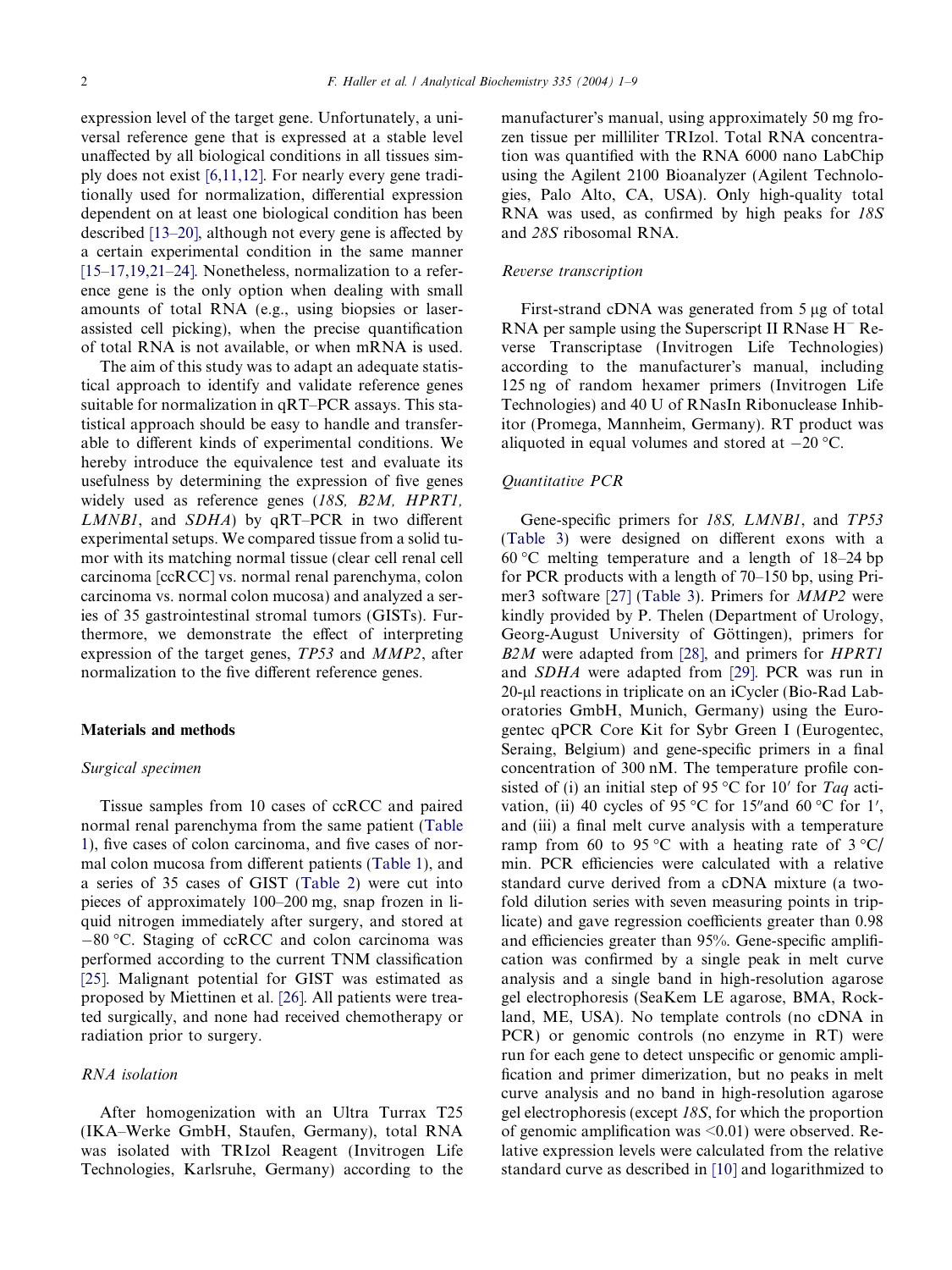<span id="page-2-0"></span>

| Table 1                                                                                                             |  |  |  |  |
|---------------------------------------------------------------------------------------------------------------------|--|--|--|--|
| Main clinico-pathological data in 10 cases of ccRCC, 5 cases of colon carcinoma, and 5 cases of normal colon mucosa |  |  |  |  |

| Case | Tissue          | Age (years) | Gender | T              | N        | M       | G                           |
|------|-----------------|-------------|--------|----------------|----------|---------|-----------------------------|
|      | ccRCC           | 66          | Female |                | X        | X       | $\mathcal{D}_{\mathcal{L}}$ |
|      | ccRCC           | 48          | Female | 1a             | $\Omega$ | X       |                             |
|      | ccRCC           | 69          | Male   | 1a             | X        | X       |                             |
|      | ccRCC           | 47          | Male   | 1 <sub>b</sub> | $\Omega$ | X       |                             |
|      | ccRCC           | 85          | Male   | 3a             | X        | X       |                             |
|      | ccRCC           | 84          | Male   | 3 <sub>b</sub> | X        | X       |                             |
|      | ccRCC           | 57          | Female | 3 <sub>b</sub> | X        | X       |                             |
| 8    | ccRCC           | 45          | Male   | 3 <sub>b</sub> |          | 1 (OSS) |                             |
| 9    | ccRCC           | 84          | Male   | 3 <sub>b</sub> | X        | 1 (ADR) |                             |
| 10   | ccRCC           | 75          | Male   | 3 <sub>b</sub> | X        | X       |                             |
| 11   | Colon carcinoma | 78          | Female |                |          | X       |                             |
| 12   | Colon carcinoma | 49          | Male   |                |          | X       |                             |
| 13   | Colon carcinoma | 56          | Female |                |          | X       |                             |
| 14   | Colon carcinoma | 63          | Male   |                |          | X       |                             |
| 15   | Colon carcinoma | 70          | Male   |                | 3        | X       | 3                           |
| 16   | Colon mucosa    | 69          | Female |                |          |         |                             |
| 17   | Colon mucosa    | 49          | Male   |                |          |         |                             |
| 18   | Colon mucosa    | 56          | Female |                |          |         |                             |
| 19   | Colon mucosa    | 63          | Male   |                |          |         |                             |
| 20   | Colon mucosa    | 70          | Male   |                |          |         |                             |

Table 2

Main clinico-pathological data in 35 cases of GIST

| Case           | Age (years) | Gender | Site            | Size (cm) | Mitoses/50 high-power fields | Estimated malignancy (probably) [26] |
|----------------|-------------|--------|-----------------|-----------|------------------------------|--------------------------------------|
| $\mathbf{1}$   | 69          | Female | Stomach         | 1.7       | ${\leq}5$                    | Benign                               |
| $\overline{c}$ | 73          | Male   | Stomach         | 3.5       | $\leqslant$ 5                | Benign                               |
| 3              | 80          | Female | Stomach         | 4.0       | $\leqslant$ 5                | Benign                               |
| 4              | 78          | Male   | Stomach         | 4.0       | $\leqslant$ 5                | Benign                               |
| 5              | 77          | Female | Stomach         | 4.0       | $\leq 5$                     | Benign                               |
| 6              | 52          | Male   | Stomach         | 4.0       | $\leq 5$                     | Benign                               |
| 7              | 45          | Female | Stomach         | 4.5       | $\leqslant$ 5                | Benign                               |
| 8              | 82          | Female | Stomach         | 4.5       | $\leqslant$ 5                | Benign                               |
| 9              | 72          | Female | Stomach         | 4.5       | >5                           | Malignant                            |
| 10             | 77          | Female | Stomach         | 5.0       | >5                           | Malignant                            |
| 11             | 64          | Female | Stomach         | 5.5       | $\leqslant$ 5                | Low malignant                        |
| 12             | 67          | Male   | Stomach         | 6.0       | $\leqslant$ 5                | Low malignant                        |
| 13             | 47          | Male   | Stomach         | 6.0       | $\leqslant$ 5                | Low malignant                        |
| 14             | 64          | Male   | Stomach         | 6.0       | >5                           | Malignant                            |
| 15             | 64          | Male   | Stomach         | 6.0       | >5                           | Malignant                            |
| 16             | 66          | Male   | Stomach         | 6.3       | >5                           | Malignant                            |
| 17             | 65          | Male   | Stomach         | 6.5       | $\leqslant$ 5                | Low malignant                        |
| 18             | 53          | Male   | Stomach         | 7.0       | >5                           | Malignant                            |
| 19             | 59          | Female | Stomach         | 7.5       | $\leqslant 5$                | Low malignant                        |
| 20             | 80          | Male   | Stomach         | 8.0       | >5                           | Malignant                            |
| 21             | 66          | Male   | Stomach         | 10.0      | $\leqslant$ 5                | Low malignant                        |
| 22             | 39          | Female | Stomach         | 10.0      | $\leqslant$ 5                | Low malignant                        |
| 23             | 70          | Female | Stomach         | 10.0      | >5                           | Malignant                            |
| 24             | 78          | Female | Stomach         | 13.0      | >5                           | Malignant                            |
| 25             | 63          | Male   | Stomach         | 13.0      | >5                           | Malignant                            |
| 26             | 49          | Female | Stomach         | 17.0      | >5                           | Malignant                            |
| 27             | 61          | Female | Stomach         | 30.0      | >5                           | Malignant                            |
| 28             | 54          | Female | Small intestine | 7.5       | >5                           | Malignant                            |
| 29             | 54          | Male   | Small intestine | 8.0       | $\leqslant$ 5                | Malignant                            |
| 30             | 62          | Female | Small intestine | 8.0       | >5                           | Malignant                            |
| 31             | 82          | Male   | Small intestine | 9.0       | $\leqslant$ 5                | Malignant                            |
| 32             | 61          | Male   | Small intestine | 10.0      | >5                           | Malignant                            |
| 33             | 57          | Male   | Small intestine | 15.0      | $\leqslant$ 5                | Malignant                            |
| 34             | 56          | Male   | Colorectal      | 6.5       | >5                           | Malignant                            |
| 35             | 66          | Male   | Colorectal      | 7.0       | >5                           | Malignant                            |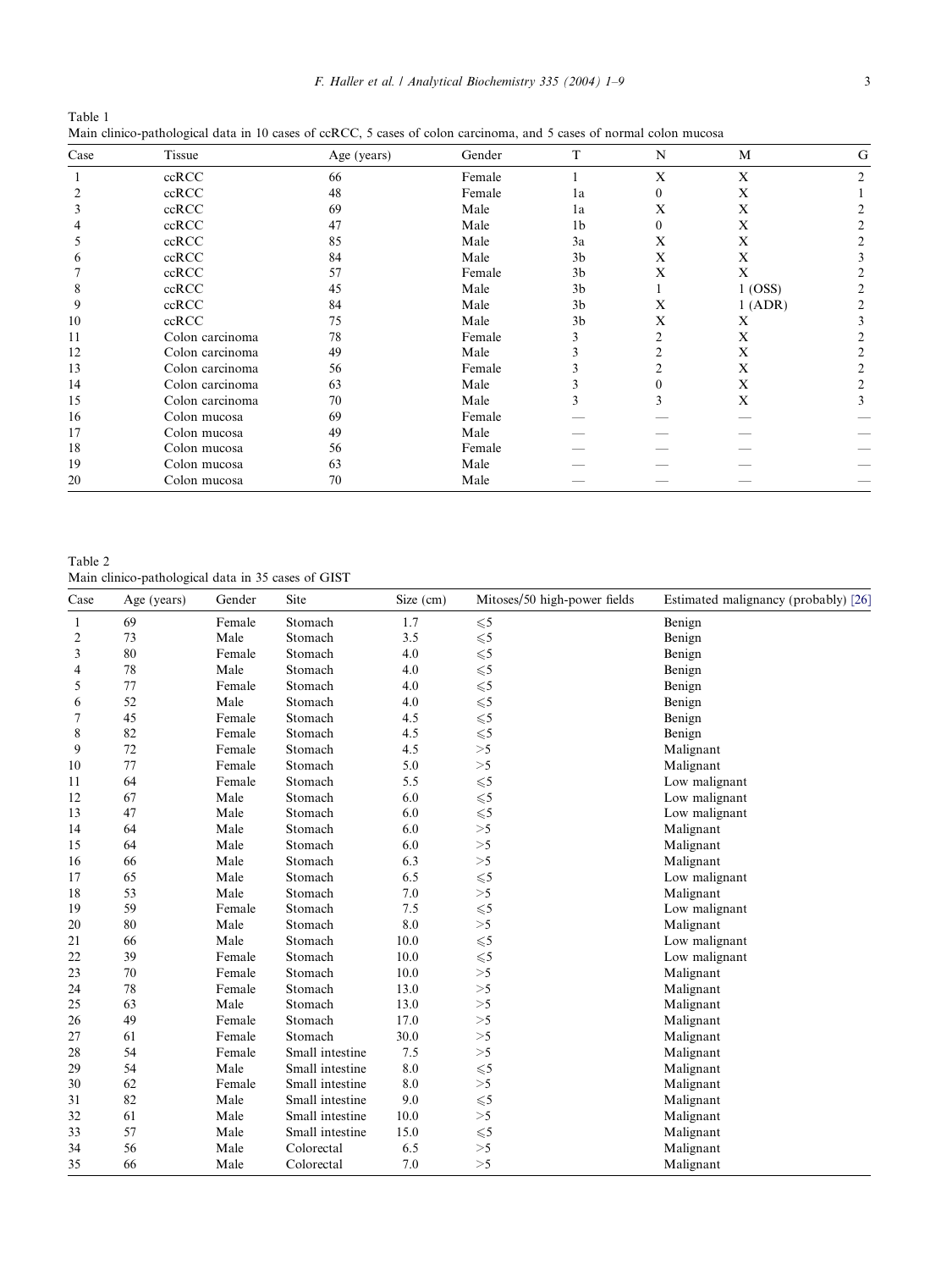<span id="page-3-0"></span>

| ï |
|---|
|   |

| Primer sequences |                               |                               |                         |                                               |        |  |  |
|------------------|-------------------------------|-------------------------------|-------------------------|-----------------------------------------------|--------|--|--|
| Gene             | Forward primer                | Reverse primer                | Amplicon<br>length (bp) | Amplicon melting<br>temperature $(^{\circ}C)$ | Source |  |  |
| 18S              | ACATCCAAGGAAGGCAGCAG          | <b>TCGTCACTACCTCCCCGG</b>     | 62                      | 85.5                                          | a      |  |  |
| B2M              | <b>ACCCCCACTGAAAAAGATGA</b>   | ATCTTCAAACCTCCATGATG          | 114                     | 84.0                                          | [28]   |  |  |
| HPRT1            | <b>TGACACTGGCAAAACAATGCA</b>  | GGTCCTTTTCACCAGCAAGCT         | 94                      | 83.5                                          | $[29]$ |  |  |
| LMNB1            | <b>CTGGAAATGTTTGCATCGAAGA</b> | GCCTCCCATTGGTTGATCC           | 89                      | 80.5                                          |        |  |  |
| <b>SDHA</b>      | TGGGAACAAGAGGGCATCTG          | <b>CCACCACTGCATCAAATTCATG</b> | 86                      | 81.0                                          | $[29]$ |  |  |
| TP53             | <b>GGGACAGCCAAGTCTGTGA</b>    | AATCAACCCACAGCTGCAC           | 97                      | 87.0                                          | a      |  |  |
| MMP <sub>2</sub> | <b>CCAAGTGGTCCGTGTGAAGT</b>   | CATGGTGAACAGGGCTTCAT          | 193                     | 88.0                                          |        |  |  |

Table 3

a Primers were designed using Primer3 software.<br><sup>b</sup> Primers for MMP2 were kindly provided by P. Thelen (Department of Urology, Georg-August University of Göttingen).

obtain approximately normally distributed data. No significant influence of gene expression associated with RNA isolation batch, cDNA synthesis batch, or quantitative PCR batch, or with failing of the RT in individual cDNA samples, was detected.

### Statistics

Descriptive statistics and  $t$  test for dependent and independent samples and graphs were performed with Statistica 6.0 (StatSoft, Hamburg, Germany). The  $t$  tests were used to detect significant groupwise differences in the logarithmized relative expression of each reference gene. The equivalence test was adapted from [\[30\]](#page-8-0). We used a constant level  $\alpha = 0.05$  for rejection of the null hypothesis.

#### Equivalence test

The difference  $(\delta)$  of the expected logarithmized expression levels  $\mu_1$  and  $\mu_2$  of a reference gene in two groups, 1 and 2, is given as

$$
\delta := \mu_1 - \mu_2. \tag{1}
$$

The classical two-sided  $t$  test for independent samples detects a significant difference  $\delta$  with the null hypothesis formulated as H<sub>0</sub>:  $\delta = 0$  with a controllable significance level of  $\alpha$ . This controls the mistake of incorrectly rejecting the null hypothesis. However, the absence of a significant difference does not imply that the null hypothesis is true. The type 2 error is uncontrollable. Therefore, for an adequate confirmation of a reference gene, a test for approval of equality is needed. Obviously, exact equality ( $\delta = 0$ ) cannot be proved, but it can be tested whether the absolute value of the true difference  $\delta$  is bounded by a small positive number  $\varepsilon$ . This leads to the formulation of the equivalence hypothesis:

$$
H_0: \delta \notin [-\varepsilon; \varepsilon] \text{ vs. } H_1: \delta \in [-\varepsilon; \varepsilon]. \tag{2}
$$

A reference gene can be called equivalently expressed on level  $\alpha$  if the confidence interval  $CI(\delta)$  for the difference  $\delta$  of the expected logarithmized expression values  $\mu_1$  and  $\mu_2$  is part of a determined deviation area, for example,

$$
[-\varepsilon; \varepsilon] = [\log_2(0.5); \log_2(2)] = [-1; 1], \tag{3}
$$

when using a fold change of 2. To evaluate the confidence interval  $CI(\delta)$ , the distribution of the standard t statistic is used with confidence probability  $1-2\alpha$ . Now the lower  $\delta_{\text{L}}$  border and the upper  $\delta_{\text{U}}$  border of the symmetrical confidence interval can be calculated as

$$
CI(\delta) := [\delta_{L}; \delta_{U}], \tag{4}
$$

where

$$
\delta_{L,U} := \bar{X}_1 - \bar{X}_2 \mp \frac{s}{\sqrt{\frac{N_1 \times N_2}{N_1 + N_2}}} \times t_{N_1 + N_2 - 2; 1 - \alpha} \tag{5}
$$

with a standard deviation s calculated by

$$
s = \sqrt{\frac{(N_1 - 1) \times S_1^2 + (N_2 - 1) \times S_2^2}{N_1 + N_2 - 2}}.
$$
\n
$$
(6)
$$

For  $i = 1, 2, \overline{X}_i$  is the mean of the logarithmized expression values  $X_{ii}$  in group  $i, j = 1, \ldots, N_i$  subject j in group  $i, N_i$  is the number of individuals in group  $i$ ,  $t_{N_1+N_2}$  – 2; 1 –  $\alpha$  is the 1 –  $\alpha$  quantile of the t distribution with  $N_1 + N_2 - 2$  degrees of freedom, and  $s_i$  is the standard deviation of the expression values in group i. The confidence interval and the values explained above can be calculated by standard statistic software. If

$$
[\delta_{\mathcal{L}}; \delta_{\mathcal{U}}] \subset [-\varepsilon, \varepsilon],\tag{7}
$$

the confidence interval is part of the determined deviation area, and  $H_0$  (inequivalence) can be rejected on level  $\alpha$ ; therefore, H<sub>1</sub> (equivalence) can be accepted on level  $\alpha$ , and the reference gene is equivalently expressed. The confidence interval  $CI(\delta)$  must include 0.

This equivalence test can be used for independent samples. For dependent samples, such as tumor and paired normal tissue of one person, a slightly modified version should be used. For this situation, we introduce  $d_i = X_{1i} - X_{2i}$ , the difference of the logarithmized expression values of subject j. In case of dependent samples, the difference  $\delta$  is redefined as  $\delta := \mu_d$ , where  $\mu_d$ is the expected difference of the logarithmized expression levels. The same formulation for the hypothesis as in the equivalence test version for independent samples (Eq. (2)) leads to a confidence interval calculated as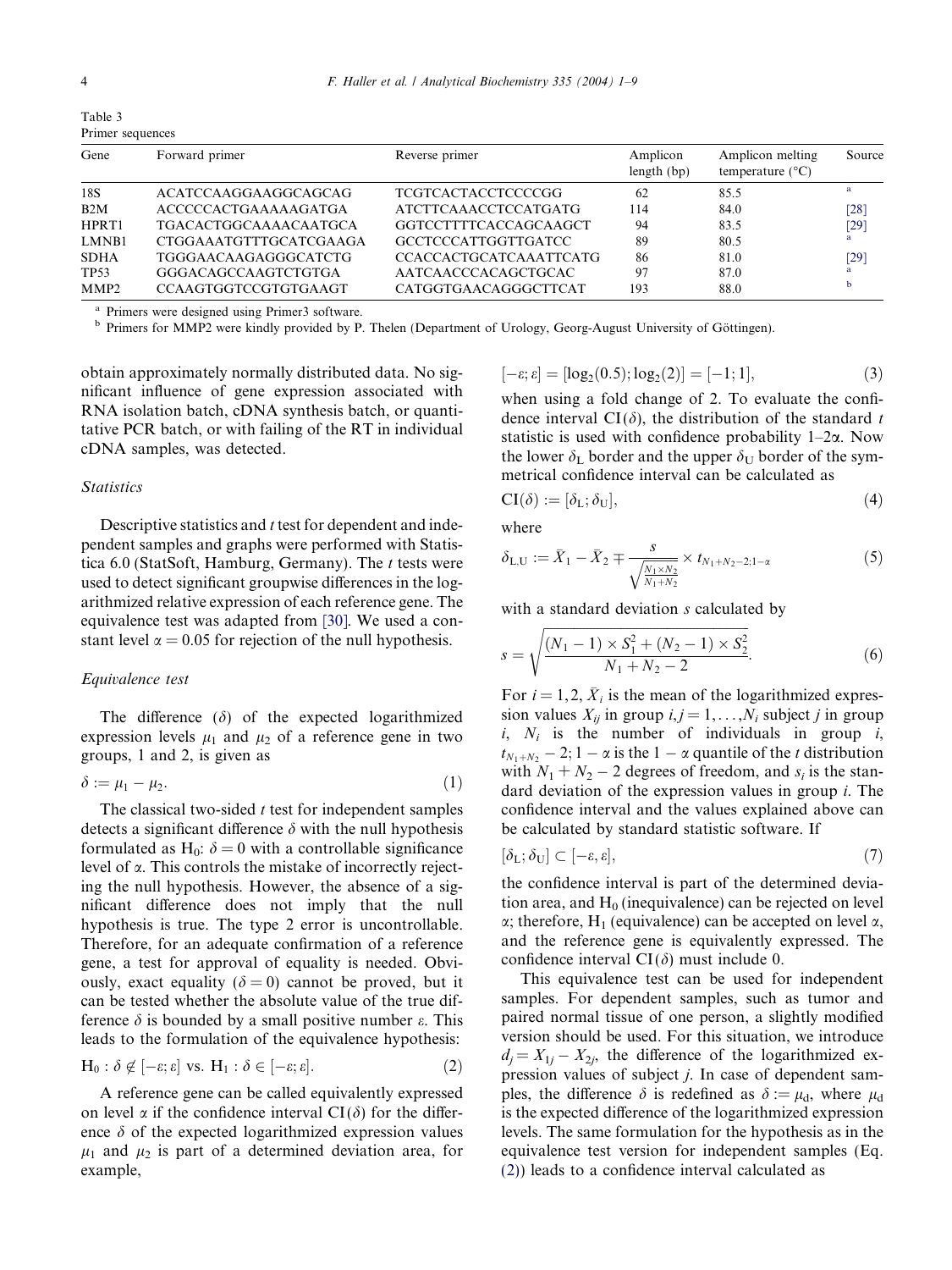A

 $\overline{a}$ 

<span id="page-4-0"></span>
$$
CI(\delta) := [\delta_{L}; \delta_{U}], \tag{8}
$$

where

$$
\delta_{L,U} := \bar{d} \mp \frac{s}{\sqrt{N}} \times t_{N-1;1-\alpha} \tag{9}
$$

with the same notation as above and the standard deviation s calculated as

$$
s = \sqrt{\frac{1}{N-1} \sum_{j=1}^{N} (d_j - \bar{d})},
$$
\n(10)

where d is the mean value of  $d_i$  for subject j. The equivalence test is now performed in the same way as for independent samples: If  $[\delta_{\text{L}}; \delta_{\text{U}}] \subset [-\varepsilon, \varepsilon]$ , the confidence interval is part of the determined deviation area, and  $H_0$  (inequivalence) can be rejected on level  $\alpha$ ; therefore,  $H_1$  (equivalence) can be accepted on level  $\alpha$ , and the reference gene is equivalently expressed. The confidence interval  $CI(\delta)$  must include 0.

Parametric versions of the equivalence tests have been used. They have a higher power to detect equivalence in normally distributed data, obtained from quantitative qRT–PCR, than do nonparametric versions. However, for the case of not normally distributed data, nonparametric versions of the equivalence test also exist [\[30\].](#page-8-0)

In qRT–PCR data analysis, there is no definite minimal cutoff for a significant fold change in differentially expressed target genes. Depending on the distribution of the data with respect to biological and methodical variance, even a fold change  $(f)$  of less than 2 may be statistically and biologically significant. Using the equivalence test, a determination area must be defined for the decision of whether the confidence interval for the distribution of the expression of a tested reference gene is part of that determination area or not. To identify a useful maximal fold change for equivalent expression applicable to the equivalence test, we decided to evaluate fold changes of 2 and 3.

# **Results**

# Comparison of ccRCC with normal renal parenchyma

There was no significant difference in the expression of any of the five reference genes detectable with the  $t$ test for dependent samples. Nevertheless, equivalent expression as confirmed by the equivalence test for dependent samples was identified only for HPRT1 using a fold change of 3 for the cutoff (Fig. 1A). The other four genes were not confirmed to be equivalently expressed. B2M and LMNB1 showed a tendency to be higher expressed in ccRCC (fold change ccRCC/renal parenchyma values of 1.3 and 1.7, respectively), whereas 18S and SDHA appeared to be higher expressed in nor-

 $\overline{2}$  $\overline{1}$ z  $\bullet$  $\overline{A}$ . . . . . . . . . . . . . . .  $-2$ -3  $B2M$ HPRT1 **SDHA** 189 LMNB1  $\bf{B}$  $\overline{\phantom{a}}$  $\bullet$  $\overline{a}$  $\overline{2}$  $\mathbf{1}$  $\ddagger$  $\bullet$  $-1$  $\bullet$  $\overline{2}$ -3  $\overline{185}$  $B2M$ HPRT1 LMNB1 **SDHA** Fig. 1. Equivalence test for five reference genes in 10 ccRCCs and paired normal renal parenchyma (version for dependent samples) (A)

and five colon carcinomas and normal colon mucosa (version for independent samples) (B). Shown are differences of the means  $(+)$  and matching symmetrical confidence intervals  $(\blacklozenge)$  for the logarithmized relative expression of five reference genes. The deviation area  $[-1; 1]$ for a fold change of  $f \leq 2$  is plotted as continuous lines, whereas the deviation area  $[-1.58; 1.58]$  for a fold change of  $f \le 3$  is plotted as dotted lines. If the symmetrical confidence interval is part of the deviation area, the reference gene is confirmed to be expressed equivalently. (A) The upper border of the symmetrical confidence interval (upper diamond)  $\geq 1$  (1.58) indicates unequivalent higher expression in  $c\text{cRCC}$  ( $B2M$  and  $LMNBI$ ), whereas the lower border of the symmetrical confidence interval (lower diamond)  $\le -1$  (-1.58) indicates higher expression in normal renal parenchyma (18S and SDHA). (B) The upper border of the symmetrical confidence interval (upper diamond)  $\geq 1$  (1.58) indicates higher expression in colon carcinoma (HPRT1 and LMNB1), whereas the lower border of the symmetrical confidence interval (lower diamond)  $\le -1$  (-1.58) indicates higher expression in normal colon mucosa (SDHA when using a cutoff of 2).

mal renal parenchyma (fold change ccRCC/renal parenchyma values of 0.6 and 0.8, respectively), but these tendencies were not significant. After normalization to the confirmed reference gene HPRT1, the expression of TP53 was not significantly different between ccRCC and renal parenchyma. On the other hand, a significant difference  $(P = 0.02)$  in the expression of TP53 was detectable after normalization to the unconfirmed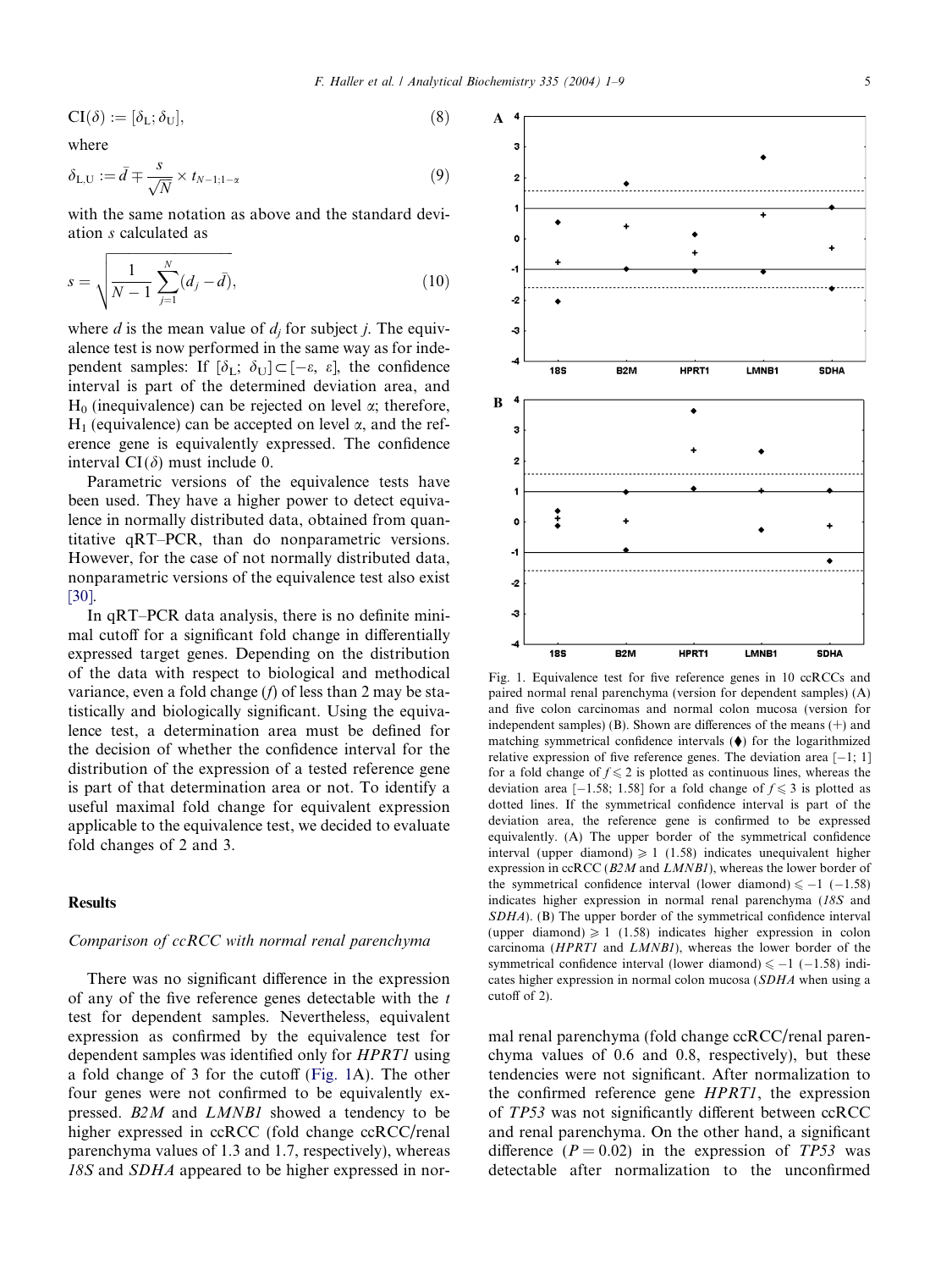reference gene LMNB1, where TP53 was found to be lower expressed in tissues from ccRCC compared with normal renal parenchyma (fold change ccRCC/renal parenchyma value of 0.6). There was a tendency for a higher expression of TP53 in ccRCC after normalization to the unconfirmed reference genes 18S and SDHA as well as a tendency for a higher expression of TP53 in normal renal parenchyma after normalization to the unconfirmed reference gene  $B2M$ , but these tendencies were not significant.

# Comparison of colon carcinoma with normal colon mucosa

The  $t$  test for independent samples detected a significant difference in the expression between colon carcinoma and normal colon mucosa only in the case of HPRT1 ( $P = 0.01$ ), which was higher expressed in colon carcinoma (fold change colon carcinoma/colon mucosa value of 5.1). On the other hand, equivalent expression confirmed by the equivalence test for independent samples was present only for 18S and B2M when using a fold change of 2, whereas it was present for SDHA as well when using a fold change of 3 ([Fig. 1](#page-4-0)B). For LMNB1, the expression was not equivalent, although there was no significant difference. LMNB1 showed a tendency to be higher expressed in colon carcinoma (fold change colon carcinoma/colon mucosa value of 2.0). HPRT1 could not be confirmed to be equivalently expressed, and the confidence interval for equivalent expression did not include 0 due to the significant differential expression of HPRT1. For the expression of TP53, no significant difference could be detected after normalization to any of the reference genes. However, TP53 showed a tendency to be higher expressed in colon carcinoma when it was normalized to the confirmed reference genes 18S and B2M (fold change colon carcinoma/colon mucosa values of 1.9 and 2.1, respectively). On the other hand, when normalized to HPRT1, the expression of TP53 showed a tendency to be higher expressed in colon mucosa (fold change colon carcinoma/ colon mucosa value of 0.5).

#### Gastrointestinal stromal tumors

The  $t$  test for independent samples detected no gender-specific expression for the five reference genes. Using a fold change of 2, the equivalence test for independent samples confirmed 18S, HPRT1, and LMNB1 to be equivalently expressed between GISTs from female and male patients (Fig. 2A). Using a fold change of 3,  $B2M$  and  $SDHA$  could also be confirmed to be equivalently expressed, but they tended to be higher expressed in GISTs from female patients. The normalized expression of MMP2 was not significantly different between GISTs from female and male patients, without any dif-



Fig. 2. Equivalence test for five reference genes in 35 GISTs in association with gender (A) and estimated malignancy (B). (A) The upper border of the symmetrical confidence interval (upper diamond)  $\geq 1$  (1.58) indicates higher expression in female patients (*B2M* and SDHA when using a cutoff of 2), whereas the lower border of the symmetrical confidence interval (lower diamond)  $\le -1$  (-1.58) indicates higher expression in male patients. (B) The upper border of the symmetrical confidence interval (upper diamond)  $\geq 1$  (1.58) indicates higher expression in probably benign, uncertain, or low-malignant potential GISTs, whereas the lower border of the symmetrical confidence interval (lower diamond)  $\le -1$  (-1.58) indicates higher expression in probably malignant GISTs (B2M and HPRT1 only when using a cutoff of 2 but also LMNB1 and SDHA when using a cutoff of 3).

ferences between normalization to confirmed reference genes and unconfirmed reference genes. In the comparison between benign/low-malignant and malignant GISTs according to Miettinen et al. [\[26\],](#page-7-0) the  $t$  test for independent samples detected a significant difference in the expression of *LMNB1* ( $P = 0.04$ ), with higher expression levels in probably malignant GISTs (fold change benign/malignant value of 0.4). B2M, HPRT1, and SDHA were not significantly differentially expressed but showed a tendency to be higher expressed in probably malignant GISTs. Using a fold change of 2 as a cutoff, the equivalence test for independent samples confirmed only 18S to be equivalently expressed (Fig. 2B). When a fold change of 3 was allowed, B2M and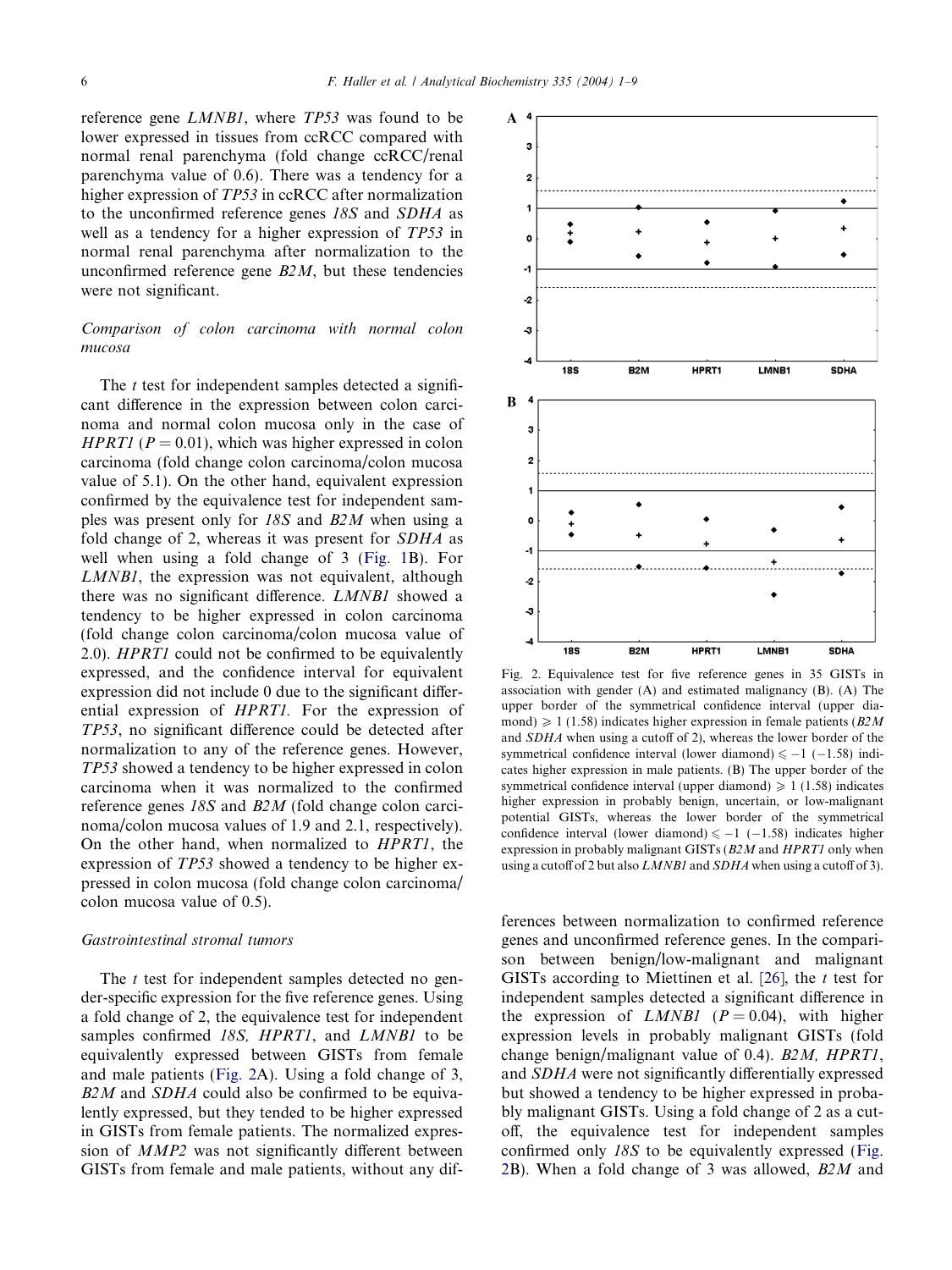HPRT1 were confirmed to be equivalently expressed as well. The normalized expression of the target gene MMP2 was not significantly different among probably benign, uncertain or low-malignant, and probably malignant GISTs, without any differences between normalization to confirmed reference genes or unconfirmed reference genes.

# **Discussion**

In this study, we have determined the expression of five commonly used reference genes [\[17,28,29,31,32\]](#page-7-0) by qRT–PCR. We evaluated how a variable expression of a reference gene itself influenced the normalized expression of a target gene. Comparing ccRCC with normal renal parenchyma, the higher expression of the reference gene LMNB1 in ccRCC led to the misinterpretation of higher expression of the target gene TP53 in normal renal parenchyma, whereas there was no significant differential expression of TP53 between ccRCC and normal renal parenchyma after normalization to the confirmed reference gene HPRT1. Comparing colon carcinoma with normal colon mucosa, a tendency of the target gene TP53 for a higher expression in colon carcinoma was masked by a higher expression of the unconfirmed reference gene HPRT1 in colon carcinoma itself. These results demonstrate how use of unconfirmed reference genes results in misinterpretation of the expression of the target genes.

In the case of *LMNB1* in ccRCC, the equivalence test, but not the  $t$  test, detected the variable expression of the reference gene associated with the examined tissue. This observation is due to a mathematical fact widely unregarded [\[30\].](#page-8-0) The classical two-sided  $t$  test is constructed to detect a significant difference. This test is appropriate for the identification of differentially expressed target genes. However, for the validation of stably expressed reference genes, this test is not appropriate. The conclusion that a reference gene that is not significantly differentially expressed is equally expressed is not necessarily correct. The risk of getting false negatives (type 2 error, i.e., acceptance of not differentially expressed genes as suitable reference genes even though they are not equivalently expressed) is not controllable. A comparably simple approach to solve this problem is the equivalence test [\[30\]](#page-8-0). Based on the inclusion of a confidence interval, the null hypothesis and the alternative are exchanged (compared with the  $t$  test). Therefore, the user can control the type 1 error for incorrect rejection of the null hypothesis—''different distribution,'' which is the adequate approach for the validation of a reference gene.

Depending on the character of the examined data, the appropriate version of the equivalence test must be used. In this article, we have introduced two different parametric versions for dependent and independent samples that were applicable to our approximately normally distributed quantitative RT–PCR data. However, nonparametric versions also exist but may be of less power and may further carry a higher risk of confirming reference genes with spurious outliers.

The decision of the equivalence test depends on the cutoff for the inclusion of the confidence interval, which is hard to justify with a mathematical approach. Instead, the cutoff must be adjusted carefully to the distribution of each specific experiment by the investigator himself or herself. A too stringent cutoff would exclude stably expressed reference genes (e.g., due to the variance of the data), whereas a too loose cutoff would include unsuitable genes. The variance of the measured expression of a reference gene is composed of methodical (e.g., RNA quantification and quality, efficiency of cDNA synthesis, pipetting error) and true biological variance. The different parts can hardly be distinguished quantitatively and may vary between different experimental setups or laboratories. In fact, the major advantage of using stably expressed reference genes with minimal biological variance for normalization of target genes is to reduce the variance of methodical errors/differences between different samples (e.g., RNA quantification and quality, efficiency of cDNA synthesis) that affect both the target and the reference gene on the same quantitative scale.

The evaluation of fold changes of 2 and 3 implicated that a cutoff of a fold change of 2 might yet be too stringent. Comparing ccRCC with normal renal parenchyma using a cutoff of 2, none of the five tested reference genes could be confirmed. According to our observations, a threefold change appeared to be a useful cutoff. In the experiment where no biological variance was expected (gender-associated comparison of GISTs), all five tested reference genes appeared to be equivalently expressed. On the other hand, no reference gene that was significantly differentially expressed, as detected by the  $t$  test, was false-positively stated as equivalently expressed. However, from a mathematical point of view, we cannot confirm a threefold change to be the definite cutoff for equivalent expression of suitable reference genes in qRT–PCR. Instead, we propose that the fold change of a significant differential expression of a target gene after normalization to a confirmed reference gene should be at least the fold change for the inclusion of the confidence interval for equivalent expression of the used reference gene. If several possible reference genes are confirmed by the equivalence test, the one with a minimum of variability in the confidence interval should be chosen. As proposed by Vandesompele et al. [\[29\]](#page-8-0), normalization to the geometric average of multiple reference genes has the advantage of being less susceptible to differential expression of single reference genes in individual samples. However, this approach cannot identify a unidirectional affection of several reference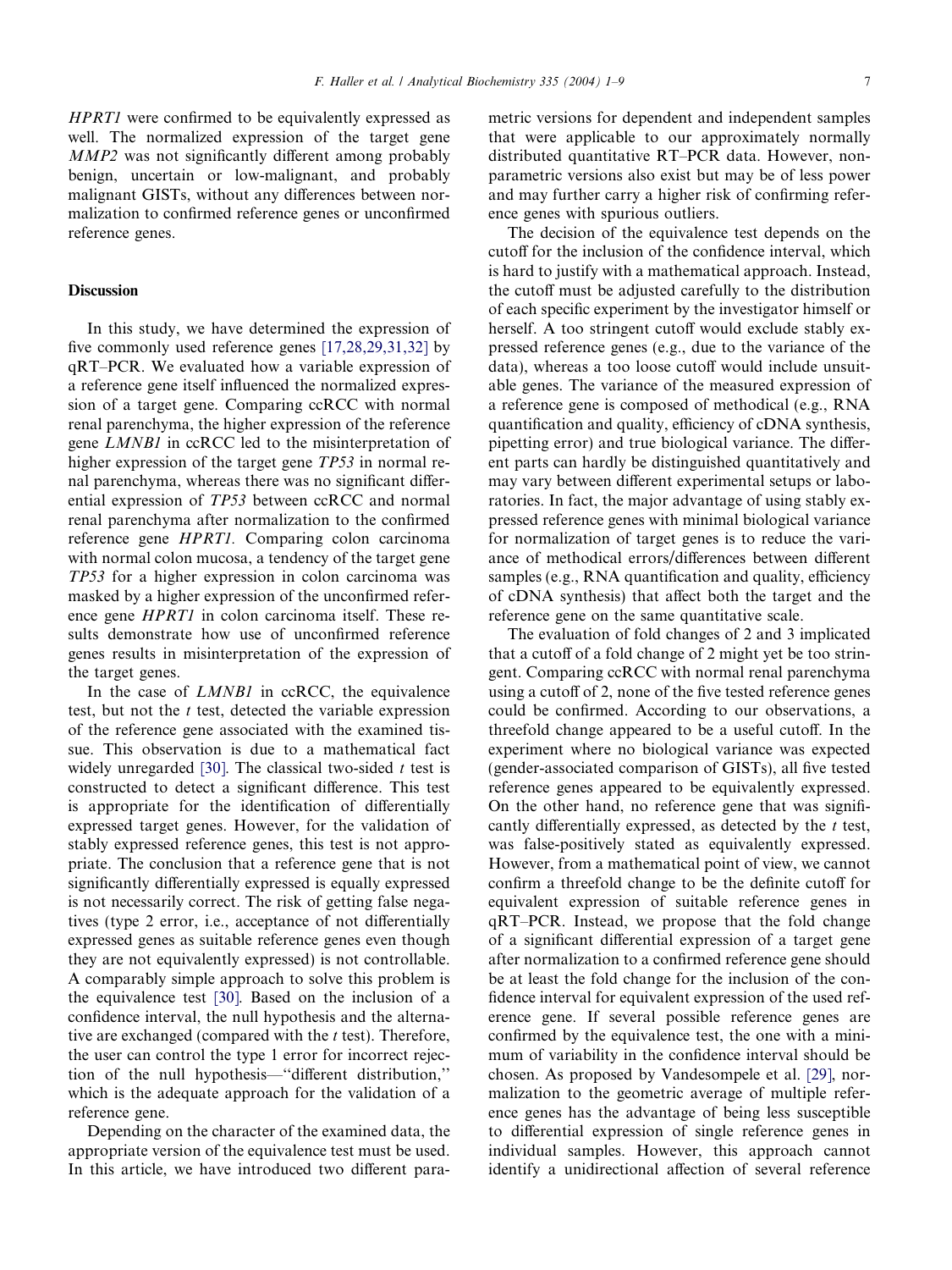<span id="page-7-0"></span>genes. A unidirectional affection in four of five tested reference genes could be shown for GISTs, where B2M, HPRT1, LMNB1, and SDHA all were higher expressed in probably malignant tumors. In such situations, a single validation of each reference gene with the equivalence test should be done in advance.

We were able to demonstrate that a stable expression of a reference gene in one tumor type does not predict a stable expression in another tumor type. According to our results, HPRT1, but not 18S, was a suitable reference gene for the comparison of ccRCC with renal parenchyma, whereas it was the other way around for the comparison of colon carcinoma with colon mucosa. In addition, we found that even within one tumor type, the expression of a reference gene was not stable for different biological groupwise comparisons. LMNB1 was a suitable reference gene for gender-associated comparisons in GISTs but not for comparisons regarding estimated malignant potential. These observations confirm that there is no universal reference gene and underline the importance of specific validation of potential reference genes for any experimental condition.

# References

- [1] R. Higuchi, C. Fockler, G. Dollinger, R. Watson, Kinetic PCR analysis: real-time monitoring of DNA amplification reactions, Biotechnology 11 (1993) 1026–1030.
- [2] C.A. Heid, J. Stevens, K.J. Livak, P.M. Williams, Real time quantitative PCR, Genome Res. 6 (1996) 986–994.
- [3] S.A. Bustin, Absolute quantification of mRNA using real-time reverse transcription polymerase chain reaction assays, J. Mol. Endocrinol. 25 (2000) 169–193.
- [4] P. Bhatia, W.R. Taylor, A.H. Greenberg, J.A. Wright, Comparison of glyceraldehyde-3-phosphate dehydrogenase and 28S-ribosomal RNA gene expression as RNA loading controls for Northern blot analysis of cell lines of varying malignant potential, Anal. Biochem. 216 (1994) 223–226.
- [5] H. Zhong, J.W. Simons, Direct comparison of GAPDH, betaactin, cyclophilin, and 28S rRNA as internal standards for quantifying RNA levels under hypoxia, Biochem. Biophys. Res. Commun. 259 (1999) 523–526.
- [6] S.A. Bustin, Quantification of mRNA using real-time reverse transcription PCR (RT–PCR): trends and problems, J. Mol. Endocrinol. 29 (2002) 23–39.
- [7] L. Fink, W. Seeger, L. Ermert, J. Hanze, U. Stahl, F. Grimminger, W. Kummer, R.M. Bohle, Real-time quantitative RT–PCR after laser-assisted cell picking, Nat. Med. 4 (1998) 1329–1333.
- [8] W.H. Karge, III, E.J. Schaefer, J.M. Ordovas, Quantification of mRNA by polymerase chain reaction (PCR) using an internal standard and a nonradioactive detection method, Meth. Mol. Biol. 110 (1998) 43–61.
- [9] T. Suzuki, P.J. Higgins, D.R. Crawford, Control selection for RNA quantitation, Biotechniques 29 (2000) 332–337.
- [10] M.W. Pfaffl, A new mathematical model for relative quantification in real-time RT–PCR, Nucleic Acids Res. 29 (2001) e45.
- [11] G. Haberhausen, J. Pinsl, C.C. Kuhn, C. Markert-Hahn, Comparative study of different standardization concepts in quantitative competitive reverse transcription–PCR assays, J. Clin. Microbiol. 36 (1998) 628–633.
- [12] O. Thellin, W. Zorzi, B. Lakaye, B. De Borman, B. Coumans, G. Hennen, T. Grisar, A. Igout, E. Heinen, Housekeeping genes as internal standards: use and limits, J. Biotechnol. 75 (1999) 291– 295.
- [13] C.J. Gerard, L.M. Andrejka, R.A. Macina, Mitochondrial ATP synthase 6 as an endogenous control in the quantitative RT–PCR analysis of clinical cancer samples, Mol. Diagn. 5 (2000) 39– 46.
- [14] S. Selvey, E.W. Thompson, K. Matthaei, R.A. Lea, M.G. Irving, L.R. Griffiths, Beta-actin: an unsuitable internal control for RT– PCR, Mol. Cell Probes 15 (2001) 307–311.
- [15] D. Goidin, A. Mamessier, M.J. Staquet, D. Schmitt, O. Berthier-Vergnes, Ribosomal 18S RNA prevails over glyceraldehyde-3 phosphate dehydrogenase and beta-actin genes as internal standard for quantitative comparison of mRNA levels in invasive and noninvasive human melanoma cell subpopulations, Anal. Biochem. 295 (2001) 17–21.
- [16] H.K. Hamalainen, J.C. Tubman, S. Vikman, T. Kyrola, E. Ylikoski, J.A. Warrington, R. Lahesmaa, Identification and validation of endogenous reference genes for expression profiling of T helper cell differentiation by quantitative real-time RT–PCR, Anal. Biochem. 299 (2001) 63–70.
- [17] C. Blanquicett, M.R. Johnson, M. Heslin, R.B. Diasio, Housekeeping gene variability in normal and carcinomatous colorectal and liver tissues: applications in pharmacogenomic gene expression studies, Anal. Biochem. 303 (2002) 209–214.
- [18] E.M. Glare, M. Divjak, M.J. Bailey, E.H. Walters, Beta-Actin and GAPDH housekeeping gene expression in asthmatic airways is variable and not suitable for normalising mRNA levels, Thorax 57 (2002) 765–770.
- [19] B.K. Steele, C. Meyers, M.A. Ozbun, Variable expression of some ''housekeeping'' genes during human keratinocyte differentiation, Anal. Biochem. 307 (2002) 341–347.
- [20] C. Tricarico, P. Pinzani, S. Bianchi, M. Paglierani, V. Distante, M. Pazzagli, S.A. Bustin, C. Orlando, Quantitative real-time reverse transcription polymerase chain reaction: normalization to rRNA or single housekeeping genes is inappropriate for human tissue biopsies, Anal. Biochem. 309 (2002) 293–300.
- [21] T.D. Schmittgen, B.A. Zakrajsek, Effect of experimental treatment on housekeeping gene expression: validation by real-time, quantitative RT–PCR, J. Biochem. Biophys. Meth. 46 (2000) 69– 81.
- [22] K. Gorzelniak, J. Janke, S. Engeli, A.M. Sharma, Validation of endogenous controls for gene expression studies in human adipocytes and preadipocytes, Horm. Metab. Res. 33 (2001) 625–627.
- [23] J. Lupberger, K.A. Kreuzer, G. Baskaynak, U.R. Peters, P. le Coutre, C.A. Schmidt, Quantitative analysis of beta-actin, beta-2 microglobulin, and porphobilinogen deaminase mRNA and their comparison as control transcripts for RT–PCR, Mol. Cell Probes 16 (2002) 25–30.
- [24] R.M. Murphy, K.K. Watt, D. Cameron-Smith, C.J. Gibbons, R.J. Snow, Effects of creatine supplementation on housekeeping genes in human skeletal muscle using real-time RT–PCR, Physiol. Genom. 12 (2003) 163–174.
- [25] H.L. Sobin, C. Wittekind, TNM Classification of Malignant Tumours, sixth ed., John Wiley, New York, 2003.
- [26] M. Miettinen, W. El Rifai, H.L. Sobin, J. Lasota, Evaluation of malignancy and prognosis of gastrointestinal stromal tumors: a review, Hum. Pathol. 33 (2002) 478–483.
- [27] S. Rozen, H. Skaletsky, Primer3 on the WWW for general users and for biologist programmers, Meth. Mol. Biol. 132 (2000) 365– 386.
- [28] W.J. Kim, Y. Kakehi, H. Kinoshita, S. Arao, M. Fukumoto, O. Yoshida, Expression patterns of multidrug-resistance (MDR1), multidrug resistance-associated protein (MRP), glutathione-Stransferase-pi (GST-pi), and DNA topoisomerase II (Topo II)